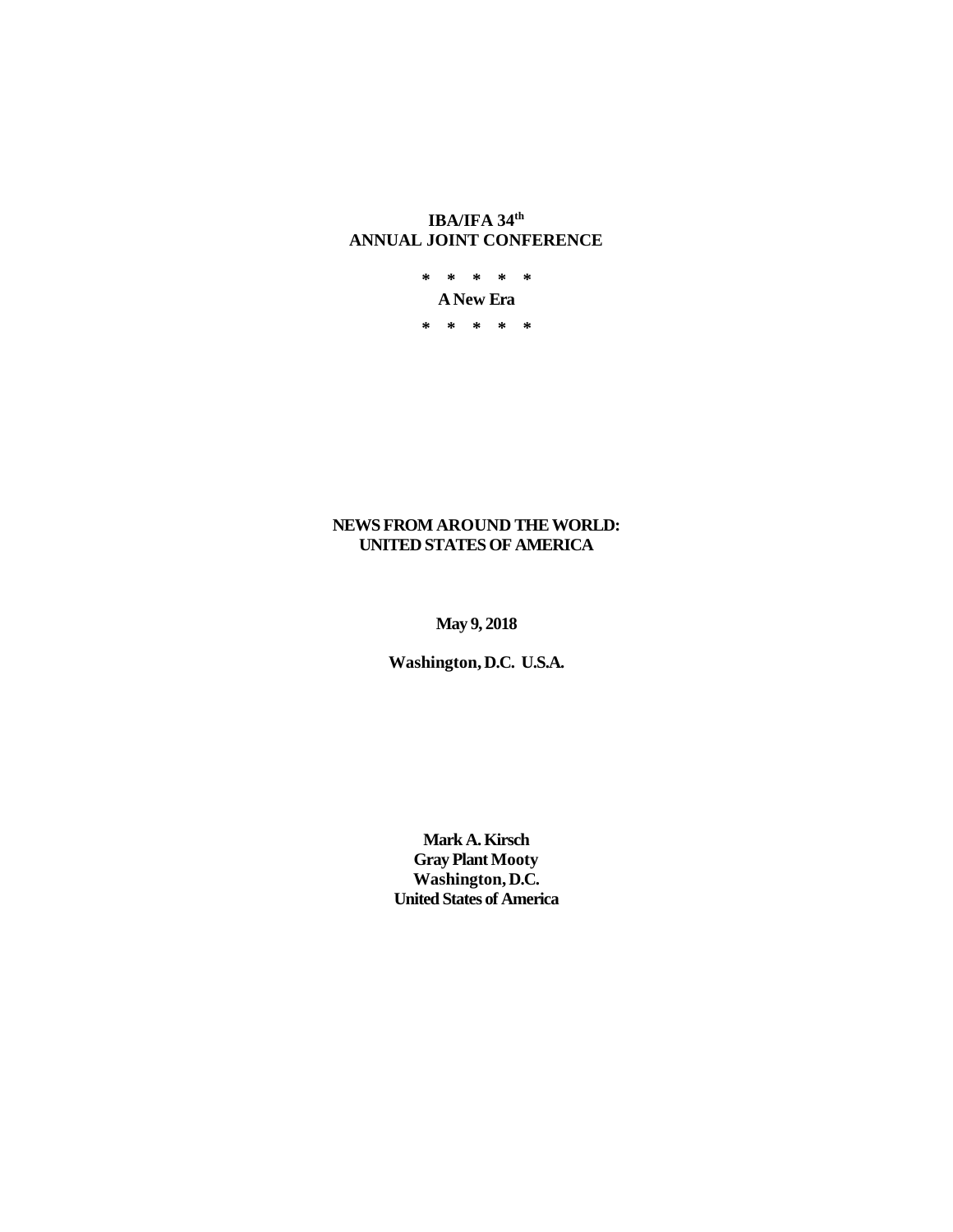# **TABLE OF CONTENTS**

| 1. |  |
|----|--|
| 2. |  |
| 3. |  |
| 4. |  |
| 5. |  |
| 6. |  |
| 7. |  |

## **Page**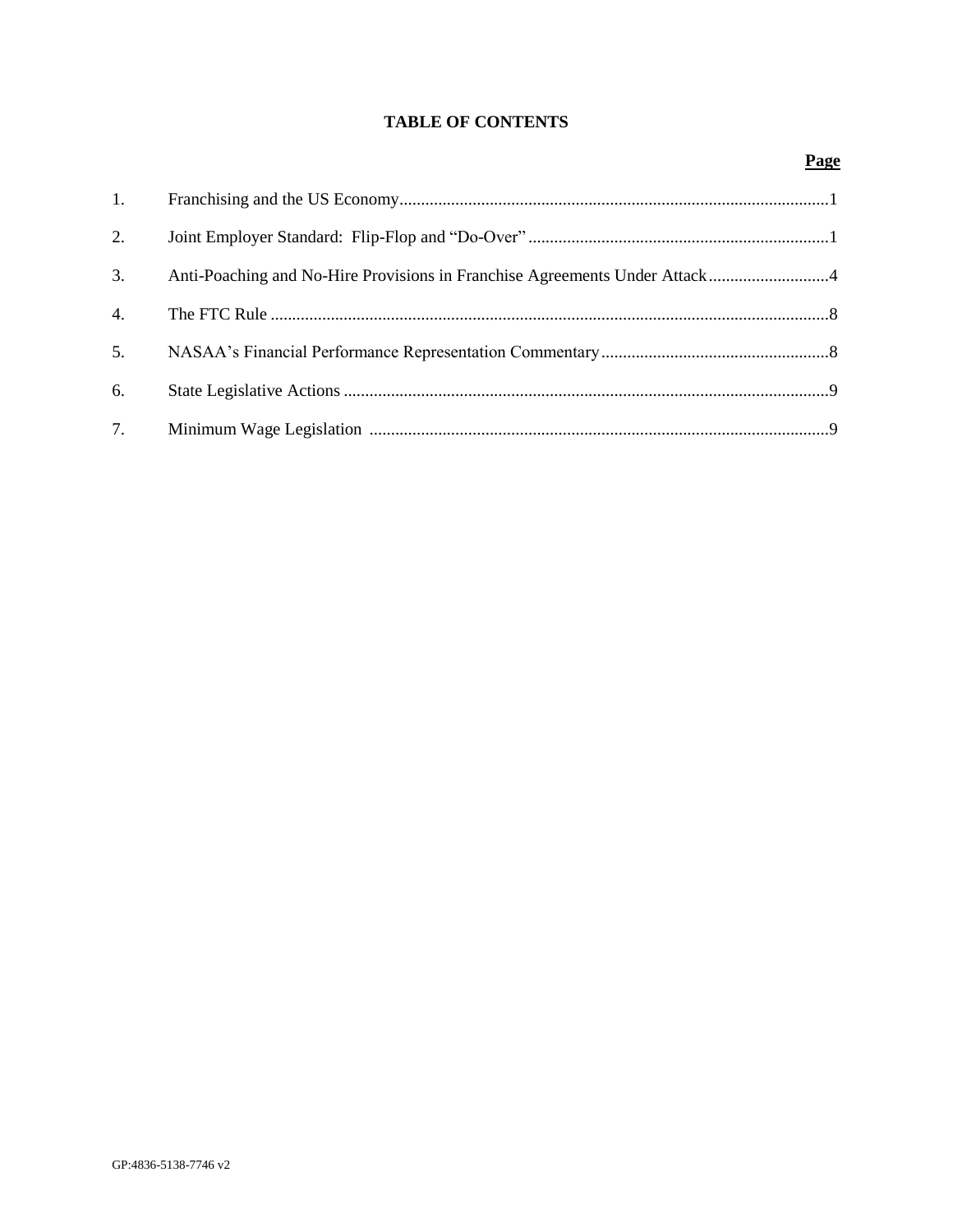#### **News From Around the World:**

#### **United States of America**

Franchising continues to be a thriving, successful and growing business model in the U.S., and continues to add to the overall economic growth of the country. That is not to say, however, that there are not headwinds facing franchising. For example, the unsettled joint employer standard continues to threaten the fundamental business model. In addition, new threats and challenges arise every year such as the multiple-prong attack on employee anti-poaching provisions in franchise agreements, or discriminatory minimum wage legislation. We will address these and other issues that arose or evolved in 2017 and into 2018. However, despite areas of concern, franchising appears strong heading into the second quarter of 2018.

#### **1. Franchising and the US Economy**

Franchising as a business model, and as an economic sector, experienced another year of growth in 2017, and is expected to continue to grow in 2018. While there is debate among policy makers, academics, and political pundits regarding the strength of the US economy, and who should get credit (good or bad), the U.S. economy has been growing in 2017, and is forecast to continue its expansion in 2018.

According to IFA's "Franchise Business Economic Outlook for 2018," the following facts and figures suggest a robust franchising sector for 2018:

- The number of franchised outlets increased by 1.6% in 2017, and the expectation is a further increase of 1.9% in 2018, to reach almost 760,000 franchised outlets or establishments by the end of 2018.
- Franchise employment in 2018 is expected to grow by 3.7% (beating 2017's 3.1% growth rate), with over 8 million people employed in the franchise sector.
- Franchise business output grew 5.6% in 2017, and is expected to grow another 6.2% in 2018, to \$757 billion.
- The gross domestic product ("GDP") of the franchise sector is expected to increase to \$451 billion in 2018, and this will account for approximately 3% of U.S. GDP.

While all industry sectors within franchising grew in 2017, and are expected to expand in 2018, some sectors have experienced more rapid expansion than others have, as measured by the increase in the number of outlets. One of the fastest growing sectors is franchise personal services, which includes healthcare, education, personal services and selected financial activities.

Despite what should be viewed as a successful business model, and an engine for economic growth in the U.S., there are regulatory and legal issues that are creating a rocky road for franchising in general, and for some businesses or industries in particular.

### **2. Joint Employer Standard: Flip-Flop and "Do-Over"**

One of the most significant challenges facing franchising in the U.S. is the joint employer issue. While much has been written on it (and there is a plenary session at this conference on the joint employer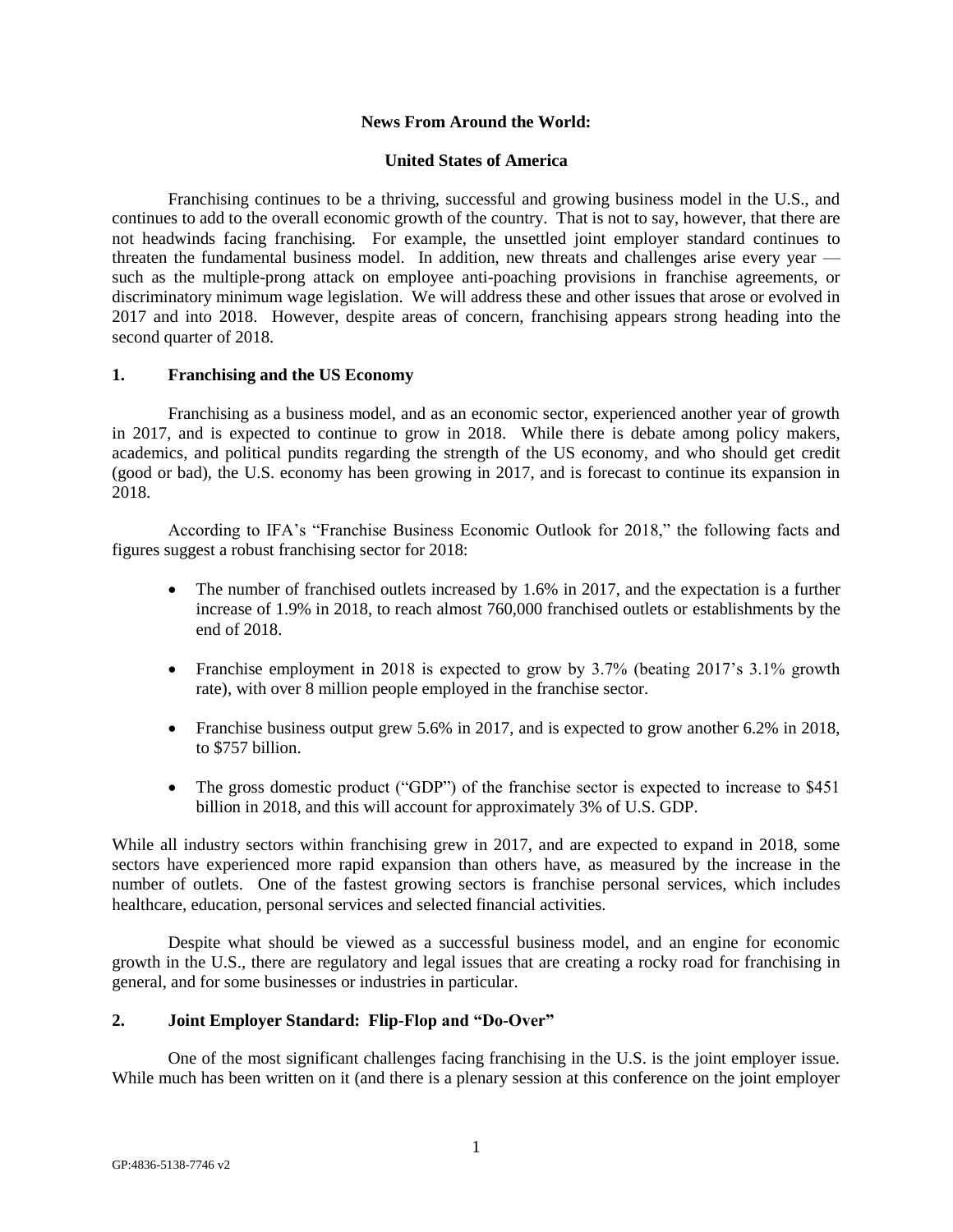standard in the U.S. and several other countries), there have been a number of developments in the past year. The following is a summary of where things stand, as of April 2018.

For over 30 years (until 2015), the joint employer test, based on U.S. National Labor Relations Board ("NLRB") cases and policies, was that two different entities could be considered joint employers of one party's employee if a second party had "direct and immediate" control over the terms and conditions of employment of the first party's employee. However, in 2015, the NLRB reversed 30 years of policy in Browning-Ferris Industries of California, Inc.<sup>1</sup> ("Browning-Ferris"), and stated that a joint employment relationship could exist if there is "potential" control over a workers' terms and conditions of employment, including control over "the processes that shape an employee's daily work." This shift exposed many businesses – particularly franchised business, and franchisors – to greater risks for workplace liabilities for an employer's action for workers it does not employ.

As a result of this shift in policy, and other challenges to the exercise of franchisor control over franchised business operations, for the past several years, many franchisors began re-evaluating their franchise agreements, FDDs, operating manuals, policies, and field staff practices. In addition, many documents and practices were modified to reduce actual control, limit control to essential brand standards and the delivery of the "customer experience," and to reduce even the appearance of control or potential control.

It should be noted that the joint employment standards do not exist under only the NLRB cases, and the work place rules that the NLRB enforces. The joint employment standard or test may arise in cases under the Fair Labor Standard Act ("FLSA"), which proscribes wage and hour rules for employees. In 2017, an FLSA case was decided that could have significant impact on the joint employment test, and therefore, an impact on franchising. In Salinas v. Commercial Interiors, Inc.,<sup>2</sup> the U.S. Court of Appeals for the 4<sup>th</sup> Circuit articulated a joint employment standard under the FLSA that is arguably broader than that of the NLRB standard in Browning-Ferris in 2015. The Court found that there is one fundamental question: whether "two or more persons or entities share, agree to allocate responsibility for, or otherwise codetermine – formally or informally – directly or indirectly – the essential terms and conditions of a worker's employment." The language in the opinion was broad, and if applied to franchising, could call into question whether many typical franchisor and franchise system controls, which are generally imposed to assure compliance with brand standards and not to impose controls over terms of employment, would create the appearance of a joint employment arrangement.

Consequently, in 2017, it appeared that the joint employer test was becoming more strict and more challenging to franchisors. Then came several events that many thought would change, or could change, landscape.

## **2.1 NLRB: The Browning-Ferris Flip-Flop and the Hy-Brand Case**

On December 14, 2017, in a case Hy-Brand and Brandt Construction Co.<sup>3</sup> ("Hy-Brand"), the NLRB overruled the Board's 2015 Browning-Ferris decision, by a 3-2 vote. In Hy-Brand, the NLRB stated that a joint employer determination will be found if there is proof of another entity's exercise of control over essential employment terms, and that the pre-Browning-Ferris standard would be restored. No longer would parties need to evaluate "potential" control, or parse through contractual provisions and operating manuals to divine if a franchisor could control a franchisee's employee. But this "victory" for franchising was short-lived. On February 9, 2018, the NLRB Inspector General issued a memorandum stating that one Board Member who participated in the Hy-Brand decision should have recused himself

l

<sup>1</sup> 362 N.L.R.B. No. 186.

<sup>2</sup> 848 F.3d 125 (2017).

<sup>3</sup> 365 N.L.R.B. No. 156.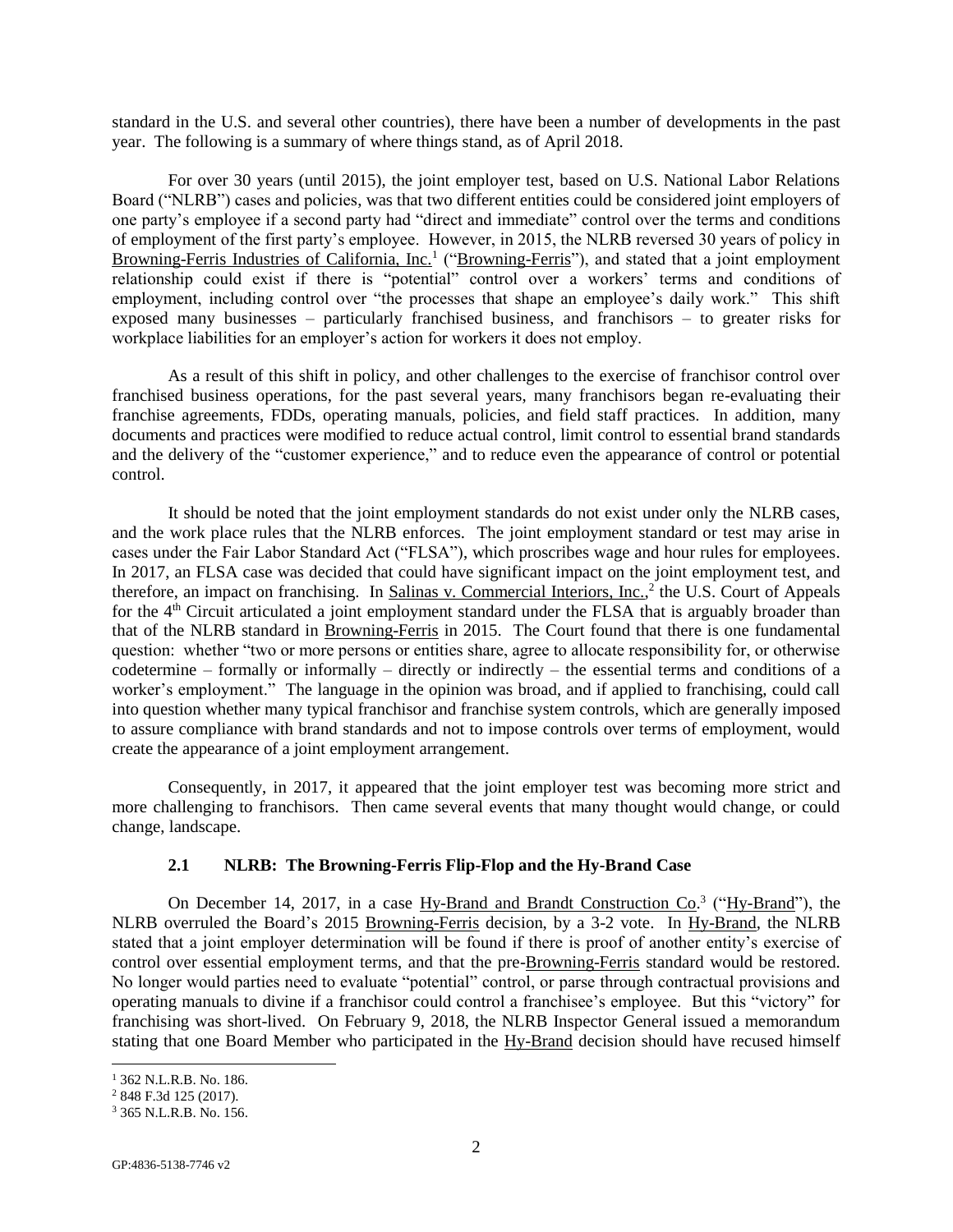because his former law firm represents a litigant in the Browning-Ferris action. The Hy-Brand decision was vacated, and the NLRB standard reverted back to the Browning-Ferris joint employment standard, in which "potential" control may be sufficient to find the existence of a joint employment relationship. However, as discussed below, a new composition of the NLRB may mean an increased possibility that the NLRB may yet overturn the Browning-Ferris standard in the future.

## **2.2 NLRB: Impact of NLRB Board Composition on the Joint Employer Test**

The NLRB is comprised of five Board Members appointed by the President, but the NLRB may not have more than three Board Members from the same party. From 2007 until mid-2013, the NLRB limped along without a full complement of Board Members. While there has been a full complement of Board Members since mid-2013, there has been significant turn-over due to term limits, and therefore the NLRB was subject to inconsistent or shifting decisions due to the composition of the Board. In early 2017, shortly after President Trump was inaugurated, President Trump appointed a new Board Member. And on April 10, 2018, the Senate confirmed President Trump's nominee, John Ring, to chair the NLRB. So, with two new, or relatively new, Board members, both appointed by the same Republican President, there is the possibility for greater stability and consistency of NLRB decisions. Further, in August 2018, one Democratic Board Member's term will expire, and President Trump will have an opportunity to appoint a new member, albeit another Democrat. (Democrats are generally thought to be less probusiness and more pro-labor than Republicans are). However, President Trump could appoint a more centrist Democrat. Political observers, public policy organizations, and business organizations, including IFA, believe that a different composition of the NLRB, with a more "pro-business" perspective, will bode well for franchising, with the possibility that when the Browning-Ferris matter is reheard, an NLRB with a more pro-business composition may act to shift the joint employment test back to the pre-Browning-Ferris standard.

#### **2.3 U.S. Congress: An Attempt at Clarifying the Standard**

As noted above, the joint employment standard or test is evolving, and is subject to different interpretations from the NLRB, the courts, the U.S. Department of Labor, and states. In an effort to try to bring clarity to this issue, in November 2017, the U.S. House of Representatives passed legislation, supported heavily by IFA, called the "Save Local Business Act," HR 3441, that was designed to clarify the joint employer standard. It stated that a joint employment relationship will exist only if a potential employer "directly, actually and immediately, and not in a limited and routine manner, exercises significant control over the essential terms and conditions of employment" which would include hiring, firing and disciplining employees. While this legislation was passed by the House of Representatives, it did not clear the Senate, and was not part of any bill passed by Congress and sent to the President. Consequently, despite strong efforts by pro-franchise groups (including IFA), there is not a uniform federal legal standard for joint employment. A federal law, with a clear standard, would help resolve uncertainty, and could minimize (but not eliminate) inconsistent agency and court opinions. However, despite the Republican control over the House of Representatives and the Senate, it appears that a federal solution to this dilemma is unlikely to occur in the near future.

### **2.4 State Actions: Separate Attempts to Set a Standard**

While actions to enforce employee rights and to prevent unfair labor practices are generally the preserve of the NLRB, states are not prohibited from pursuing actions. For example, New York, which is generally recognized as more liberal than other states, has taken action in this area. In May 2016, the New York Attorney General's Office pursued actions against Domino's Pizza, and, relying on joint employer theories, alleged that the franchisor's mandated use of its employee scheduling software by franchisees, and its failure to fix the system's bugs, contributed to "systemic wage theft" to the detriment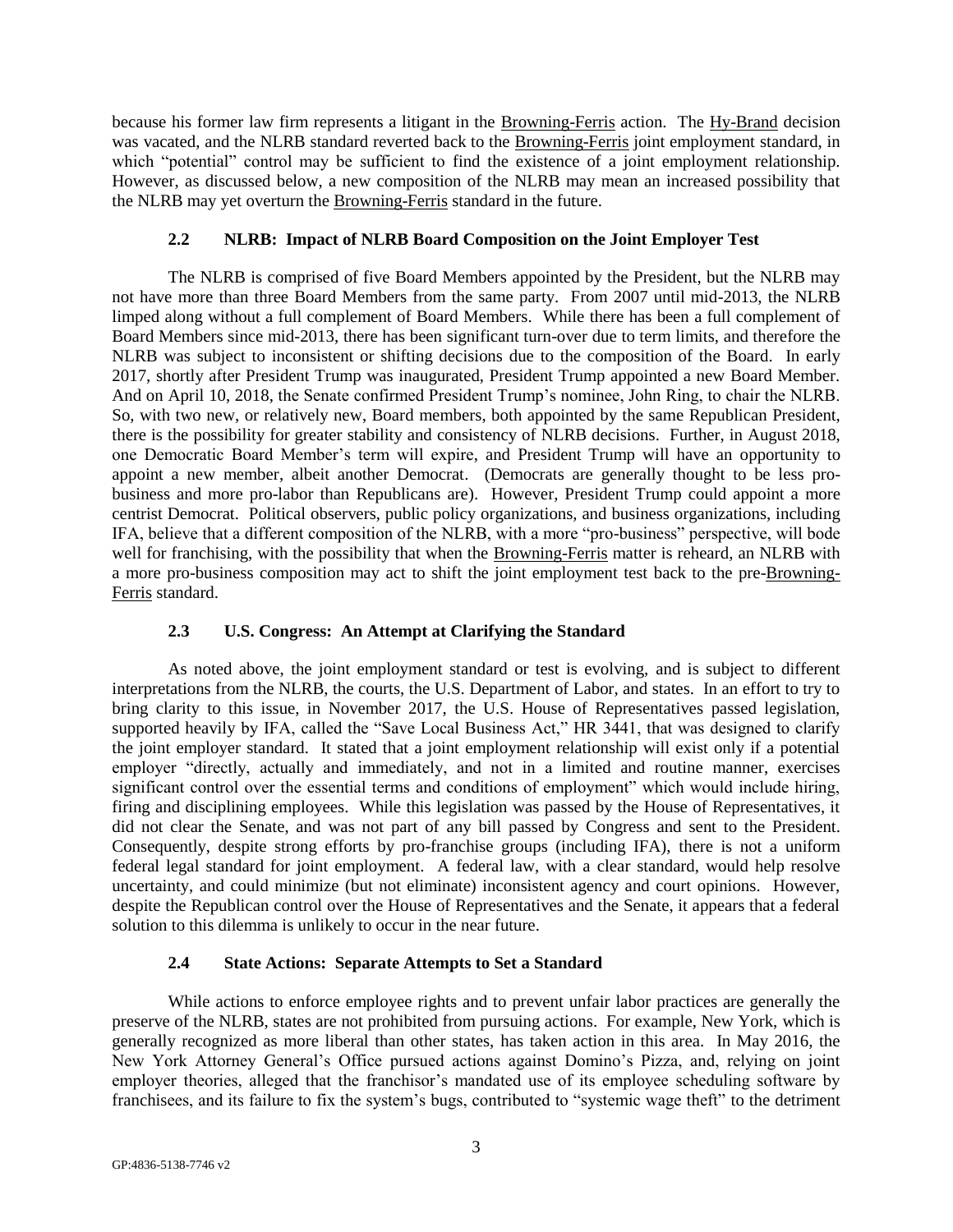of franchisees' employees. In May 2017, the targeted franchisees settled with the New York Attorney General, and paid \$480,000 in restitution to workers. However, a lawsuit with Domino's, the franchisor, is ongoing. The New York Attorney General has also pursued FLSA claims against Papa John's Pizza and McDonald's. One element of the New York actions is that the franchisor is exercising control over the franchisee's workplace and the franchisees' employees wages and benefits through the imposition of system-wide scheduling software. These business and operational practices, which are intended to improve efficiencies at the franchised outlets, are alleged to be elements of a joint employment arrangement where the franchisor controls the critical aspects of a worker's employment.

Other states, however, have gone in the other direction, enacting laws to clarify the joint employer standard, by establishing, or seeking to establish, that a franchisee's employee is not an employee of the franchisor. This process began in 2015 in Louisiana and Texas – with considerable efforts by IFA – and has continued through the present. In 2016, six states enacted legislation; in 2017, nine more states enacted such laws; and in 2018, another state followed suit. Also two other states (Missouri and Ohio) are considering such legislation. According to IFA, there are 19 states with "positive" or "proactive" joint employment laws. These are (and the years of enactment):

| Alabama       | (2017) | North Carolina  | (2017) |
|---------------|--------|-----------------|--------|
| Arizona       | (2017) | North Dakota    | (2017) |
| Arkansas      | (2017) | <b>Oklahoma</b> | (2016) |
| Georgia       | (2016) | South Dakota    | (2017) |
| Idaho         | (2018) | Tennessee       | (2015) |
| Indiana       | (2016) | Texas           | (2015) |
| Kentucky      | (2017) | Utah            | (2016) |
| Louisiana     | (2015) | Wisconsin       | (2016) |
| Michigan      | (2016) | Wyoming         | (2017) |
| New Hampshire | (2017) |                 |        |

While these 19 states (and possibly 21) are less than one-half of the country (by number of states and by population), and they do not include certain heavily populated Democrat-leaning (or "blue") states, such as California, Illinois, or New York, this is nonetheless significant progress. It may be the forerunner for further efforts to establish a single nationwide standard, or wider national legislative action.

The shifting sands of the joint employer test are still moving under the feet of franchisors and franchisees, and are expected to continue to do so. And there is no guaranty that a re-constituted NLRB will overturn Browning-Ferris and revert back to the long-held standard. But the good news for franchisors is that more policy makers at the federal and state levels are becoming more knowledgeable about franchising, so that the debate, and therefore the decisions and actions, will likely be based on better information and more thorough analysis of the practical business realities of franchising. No matter a person's business or political perspective, an increase in certainty regarding the definition of joint employment is progress, and will be better for franchisors and franchisees to plan for the future and manage their businesses.

## **3. Anti-Poaching and No-Hire Provisions in Franchise Agreements Under Attack**

A typical element of many franchise agreements is a provision that prohibits a franchisee from hiring employees of another franchisee or employees of the franchisor or its affiliates, during the term of the franchise agreement or during a post-termination (or post-expiration) non-competition period. These provisions are referred to as "anti-poaching" agreements or "no-hire" restrictions. Generally, most franchisors that have anti-poaching provisions in their franchise agreements do so to protect their franchisee's investment in their employee training costs. In some industries with high employee turnover,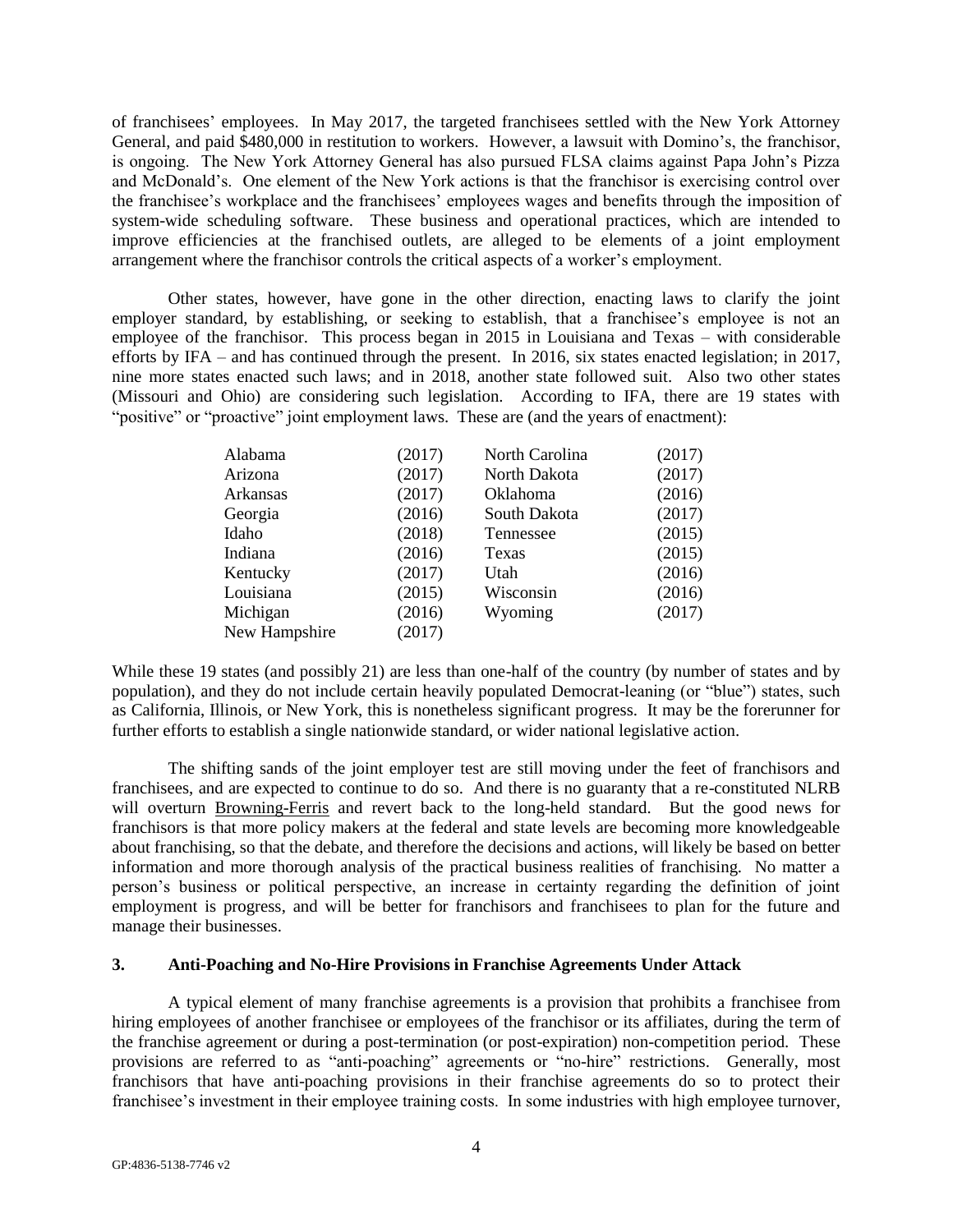it is estimated that the cost to recruit, hire, train and retain an employee is equal to 40% of that employee's salary. In addition, employee turnover causes disruption in the business operations. Consequentially, there are valid, pro-competitive, pro-franchisee reasons for these restrictions.

In the past two years, these types of provisions have come under attack through private lawsuits, state actions, and proposed federal legislation. The legal theories used to challenge the anti-poaching agreements, which are sometimes called "anti-switching" agreements, fall into three broad categories: (1) violation of the Sherman Act, which is the federal antitrust law; (2) violations of state antitrust laws which have restrictions and prohibitions analogous to the Sherman Act; and (3) violations of state consumer protection and/or unfair and deceptive practices. These attacks had grown more numerous during the past 18 months.

#### **3.1 Multiple Assaults on Anti-Poaching Provisions**

In October 2016, the U.S. Federal Trade Commission ("FTC") and the Department of Justice ("DOJ") issued a joint "guidance" for companies seeking to establish or enforce anti-poaching or wage-fixing agreements. The FTC/DOJ press release stated that "workers are entitled to the benefits of a competitive market for their services. They are harmed if companies that would ordinarily compete against each other to recruit and retain employees agree to fix wages or other terms of employment or to enter into so-called 'no-poaching' agreements by agreeing not to recruit each other's employees." The underlying theory of this guidance was that such agreements were anti-competitive and a violation of the Sherman Act, which is the principal U.S. federal antitrust law. Further, in January 2018, the DOJ's antitrust chief issued a press release stating that the DOJ is reviewing potential violations of the antitrust law prohibiting anti-poaching agreements, and is preparing to file enforcement actions against employers for entering into these sorts of agreements. The DOJ has said that it will bring civil actions for violations occurring prior to its 2016 guidance, but will "treat the conduct as criminal" if a company continues to engage in no-hire practices after the 2016 policy guidance. As of the date of writing this paper, no such DOJ actions have been filed.

In 2017, several large QSR franchisors were sued by employees or former employees of franchisees challenging the no-hire or anti-poaching provisions of their franchisee/employer's franchise agreements. In the matter Deslandes v. McDonald's USA, LLC,<sup>4</sup> a former McDonald's restaurant manager claimed that McDonald's no-hire or anti-poaching policy is anti-competitive, and caused her to lose out on a higher paying job at another McDonald's restaurant. In Bautista v. Carl Karcher Enterprises, LLC<sup>5</sup> one former employee and one current employee of two different Carl's Jr. franchisees filed a class action lawsuit against Carl Karcher Enterprises, LLC (CKE), alleging that the CKE's no-hire clause is an unfair market restriction and a violation of antitrust laws. In November 2017, a Pizza Hut shift manager filed a class action suit against the franchisor, *Ion v. Pizza Hut LLC*,<sup>6</sup> alleging that the nohire clause in the franchise agreement was an unreasonable restraint of trade, a violation of the Sherman Act, and a violation of the Texas Free Enterprise and Antitrust Act of 1983. More recently, in January 2018, a former Jimmy John's employee filed a class action claim against Jimmy John's, the sub sandwich franchisor, Butler v. Jimmy John's Franchise, LLC<sup>7</sup>, alleging claims similar to the plaintiffs in the actions against other franchisors — namely, the franchisor's anti-poaching provisions in the franchise agreements violate the antitrust laws. To date these cases are in preliminary stages. And even if the plaintiffs cannot achieve class certification, or if they proceed but eventually lose their cases, the legal costs to, and the adverse publicity for, these franchisors can be significant.

l

<sup>4</sup> *See* Amended Complaint, No. 1:17-cv-04857 (N.D. Ill. Sept. 18, 2017); Complaint, No. 1:17-cv-04857 (N.D. Ill. June 28, 2017).

<sup>5</sup> *See* Complaint, No. BC649777, (Los Angeles Cnty. Super. Ct. Feb. 8, 2017).

<sup>6</sup> *See* Complaint, No. 4:17-cv-00788 (E.D. Tex. Nov. 13, 2017).

<sup>7</sup> *See* Complaint, No. 3:18-cv-00133 (S.D. Ill Jan. 24, 2018).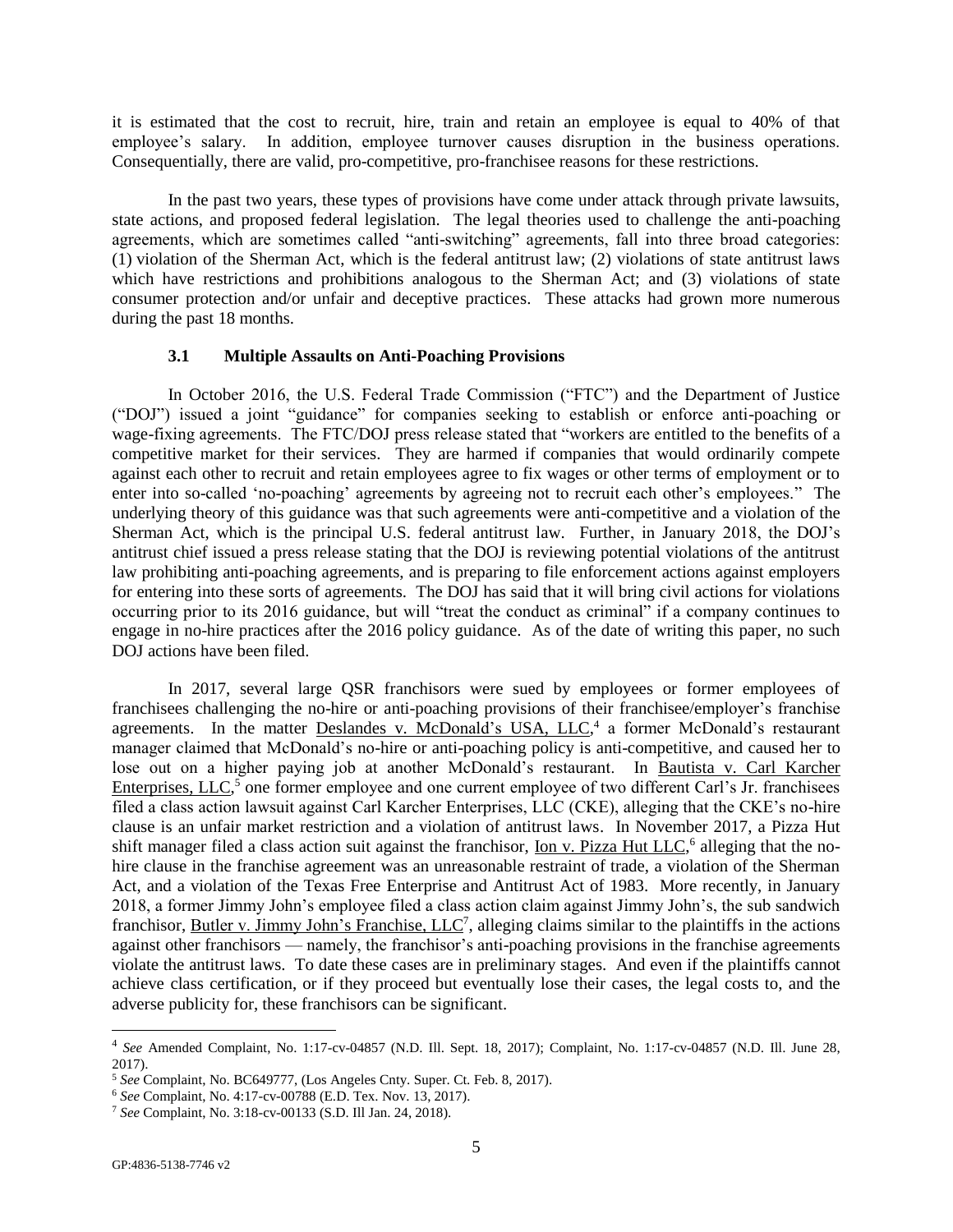In the midst of this mini-wave of employee class action suits, the media and academics jumped into the fray. On September 27, 2017, the New York Times published an article "Why Aren't Paychecks Growing? A Burger Joint Clause Offers a Clue," which sought to tie low wage growth in certain industries to these anti-poaching or no-hire clauses. The NY Times article relied heavily on a study by two economists. The following day, the two Princeton economists cited in the NY Times article, Alan Krueger and Orley Ashenfelter, published a paper entitled "Theory and Evidence on Employer Collusion in the Franchise Sector,"<sup>8</sup> which claimed that the anti-poaching provisions of franchise agreements are responsible for lack of employee movement and depressed wage growth. While neither the NY Times article, nor the economists' paper, hold any legal weight, their arguments and positions provided fodder for lawsuits and for proposed legislative action.

While we are waiting to see what the DOJ may do, states are moving at their own pace. The Washington State Attorney General ("Washington AG") has been investigating franchisors who have anti-poaching or no-hire clauses in their contracts. In February 2018, the Washington AG began to issue Civil Investigative Demands ("CIDs") to franchisors with more than 500 franchisees, and is requesting information regarding these companies' policies and practices surrounding the use, implementation and enforcement of anti-poaching agreements, due to a concern over the potential anti-competitive impact and harm to employees. Interestingly, it appears that the Washington AG is using a list of franchisors with no-hire or anti-poaching agreements from the paper published by Krueger and Ashenfelter. The Washington AG is requesting information from franchisors about their agreements, policies and practices, including among other things, (a) a statement as to whether any franchise agreements during the past five years contain an anti-poaching or no-hire agreement, (b) the reasons for having, or changing, a nopoaching agreement during the last five years, and (c) the identity of each outlet in Washington owned by a franchisee or franchisor.

Even more recently, and not to be outdone by states or private parties, in March 2018, two Democratic senators, Cory Booker (New Jersey) and Elizabeth Warren (Massachusetts) introduced a bill in the Senate, the "End Employer Collusion Act" (S.2480), to ban anti-poaching agreements based on the theory that these agreements are a factor in wage stagnation and limited worker mobility. Many "Congress-watchers" believe that as long as the Senate and House are controlled by Republicans, this proposed legislation, and any companion bill in the House, is unlikely to get traction or move forward as a law. Nonetheless, there is legislative and popular support to eradicate these contract provisions.

### **3.2 Franchisor Actions and Responses**

So, what does this mean for franchisors? First, it is important to note that there has never been a case that has found that these anti-poaching provisions are illegal or anti-competitive. Under U.S. antitrust jurisprudence, restraints of trade are analyzed differently if they are vertical restraints versus horizontal restraints. Horizontal restraints (that is, those between persons or entities at the same level in the distribution arrangement) are viewed as more insidious than vertical restraints (which are agreements between persons or entities at different levels of the manufacturing/sales/retail chain). Agreements between franchisees are generally viewed as horizontal, but agreements between a franchisor and its franchisees are often analyzed as vertical restraints. If the restrictions are viewed as "vertical" restraints, these agreements will be, or should be, analyzed under the "rule of reason" standard rather than the "per se" rule of illegality under the Sherman Act. If there is a pro-competitive reason or benefit, these agreements are likely to be upheld. But, the analysis may not be that simple. If franchisors and their affiliates have company-owned outlets (under a "dual distribution" arrangement) the restraints could be viewed as horizontal. Also, some franchisors may have implemented, or modified, anti-poaching policies

 $\overline{a}$ 

<sup>8</sup> Alan Krueger & Orley Ashenfelter, *Theory and Evidence on Employer Collusion in the Franchise Sector* (Princeton U., Working Paper No. 614, 2017), http://arks.princeton.edu/ark:/88435/dsp014f16c547g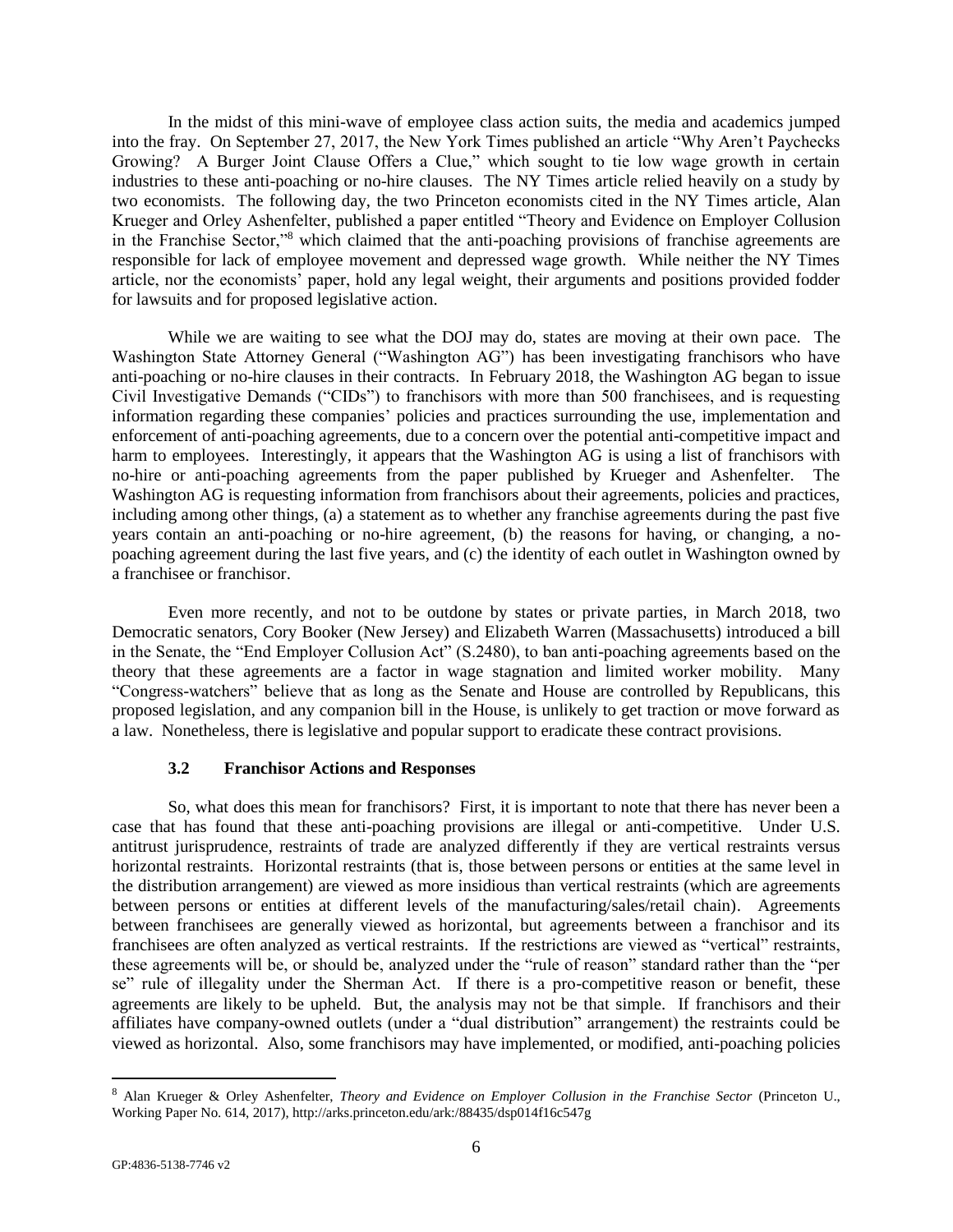at the behest of, or in consultation with, franchise advisory councils, committees or associations. This is another factor that can suggest collusion at a horizontal level. Therefore, the existence of an antipoaching provision in a franchise agreement may not be easily dismissed as a legitimate, pro-competitive vertical agreement.

Despite the existence of valid, pro-competitive reasons for these agreements, and despite this author's (and his law firm's) experience that these contract provisions are rarely enforced and often ignored (or not even considered by franchisors, franchisees, and employees in hiring decisions), the potential threat of a claim, a sanction, a class action lawsuit, or a government investigation is not a hypothetical risk. It is real, as evidenced by the actions of the past 18 months. The likelihood of such an event may vary based on the size of the franchise system, as it appears that the targets of class action plaintiff's lawyers and the Washington AG are large franchisors. Nonetheless, it should not be ignored. For even if an anti-poaching clause is legal and defensible, a franchisor may be subject to unwanted adverse publicity, legal costs, liability for treble damages, and administrative time and costs to address claims and investigations.

Franchisors are well advised to evaluate these provisions, as all anti-poaching are not the same. Do they apply to all employees or just a group of employees, such as management level employees who have received specialized training? Do they cover employees of only franchisees, or also employees of the franchisor and its affiliates? Is there a financial penalty imposed on a franchisee for hiring another franchisee's employees? Does the franchise agreement permit the "poached-upon" franchisee to bring a claim against the "poaching" franchisee as a third party beneficiary? Does the franchisor require that its franchisees sign non-compete agreements with some or all of its employees, and do these contracts include anti-switching restrictions on the employees? What was the original business purpose or intent of the provision, and is at still applicable today? How often has the provision been enforced within the system? All of these questions will bear on how an anti-poaching or no-hire agreement is evaluated by a court, or a state agency such as the Washington AG.

Until such provisions are found to be illegal, some franchisors may decide to continue to utilize, and seek to enforce these agreements, because they reflect critical policies intended to protect a franchisee's investment. But, a franchisor may consider dropping these clauses completely, if they are not useful or enforced. They may wish to modify them to eliminate or reduce a potential "horizontal" competitive impact. They may wish to modify them to be less restrictive, such as clarifying the purpose, and/or limiting them to management level employees. For example, some of the popular support for abolishing anti-poaching agreements is based on the assumptions that these agreements restrict wage growth at lower levels of the labor force. Also, franchisees tend to invest more heavily in management training, and suffer higher costs due to turn-over in the management ranks. Therefore, limiting the scope to only management level employees who have received specialized brand-specific training from the franchisor may reduce the risk of an adverse decision by a court or government agency.

If the DOJ makes good on its claims to pursue actions against companies with no-hire agreements, we will have better visibility into government enforcement protocols and policies. Further, state actions, like those of the Washington AG will provide additional guidance. But franchisors should not sit idly by, waiting to see whether a state or federal agency will investigate. Franchisors should start the process of evaluating the benefits – and risks – of these provisions, and craft sensible practices for the future.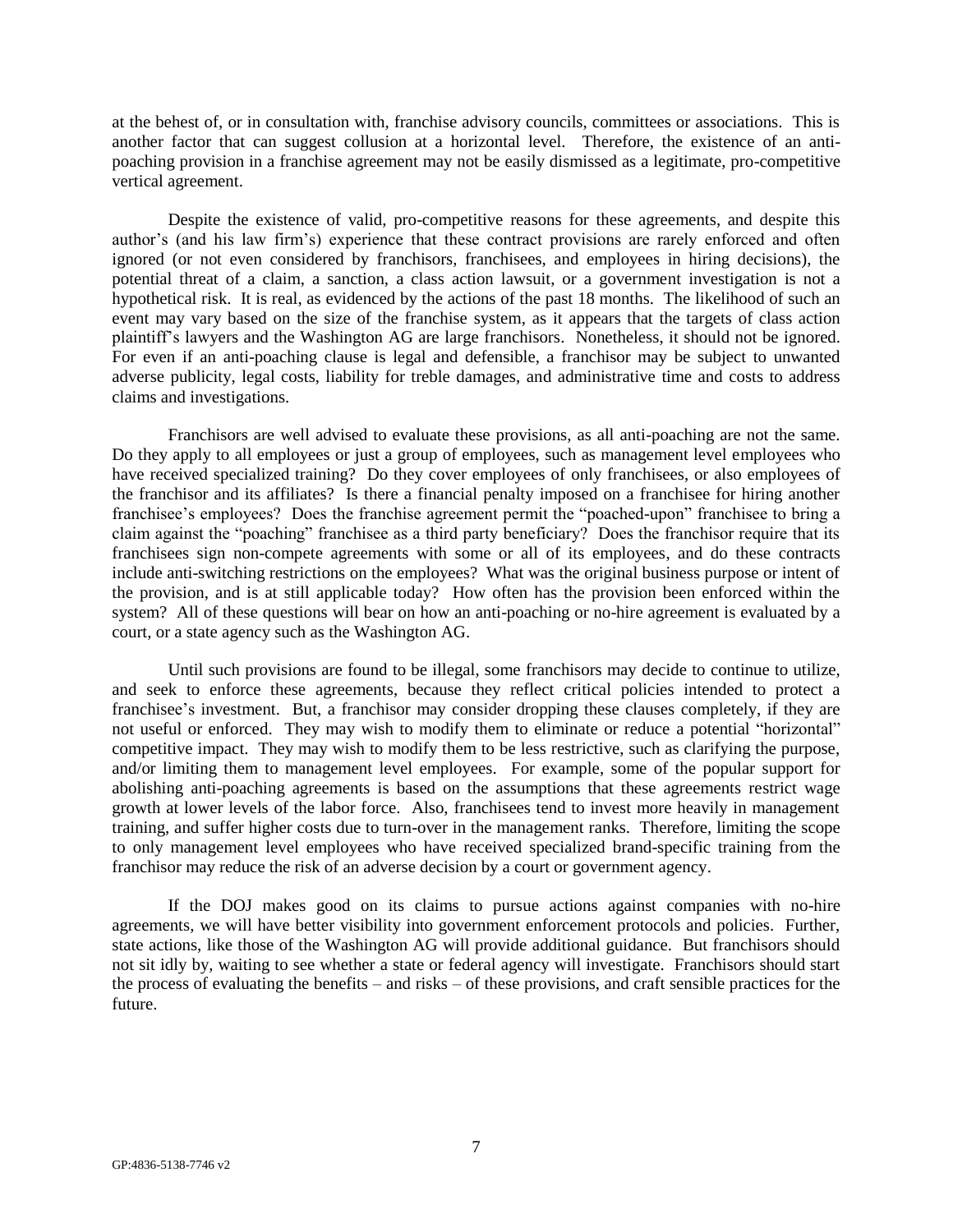### **4. The FTC Rule**

Ten years flies by fast! It has been 10 years since the implementation of the FTC's Amended Franchise Rule (the Amended Franchise Rule was adopted in 2007, but it was not required for all franchisors until 2008). Consequently, under the provisions of the FTC Act and the FTC Rule, the FTC must begin the process of reevaluating the Amended Franchise Rule.<sup>9</sup> A federal administrative rulemaking, can be a long and laborious process, which is governed by federal rules pertaining to the writing, evaluating, and adopting of new or amended federal regulations. The process involves notices to the public of a future rule-making, public comment periods in which interested parties can submit written comments and proposals, and sometimes there are public hearings (as there were in conjunction with adoption of the original FTC Franchise Rule in 1979 and the Amended Franchise Rule), written draft rules, subsequent public comment periods, and eventually an amended Rule. The process to adopt the 2007 Amended Franchise Rule took over 10 years. It is hard to imagine that the process for this current round will take another 10 years. But the franchising industry has changed over the past decade. It's more sophisticated and advanced, with a diversity of businesses, industries, and models for franchising. There is widespread use of technology. There are more experienced and sophisticated investors and franchisees, yet many franchise systems that cater to "Mom & Pop" and less experienced franchises. And the methods by which prospective franchisees obtain information and evaluate franchises is quite different then it was in 1979 (the year the first FTC Franchise Rule was adopted), or even 2007. So, whether the industry is prepared for another long rule making, or an abbreviated review, it can be a valuable exercise.

#### **5. NASAA's Financial Performance Representations Commentary**

Of all of the Items in the FDD, only Item 19 – Financial Performance Representations ("FPRs" or formerly known as "Earnings Claims") – is optional. Franchisors do not need to include FPRs in their FDDs, and if there is an FPR, there is a significant degree of latitude regarding the form and details of an FPR. This flexibility allows for variations from industry to industry, and from franchisor to franchisor. But, the flexibility can create challenges for franchisees and state examiners in evaluating and comparing FPRs from competing brands. Therefore, in an effort to try to clarify FPR rules, the North American Securities Administrators Association ("NASAA"), which is an umbrella organization that includes state franchise regulatory agencies, developed a "Commentary" of informal guidelines for FRPs. After several years of study, evaluation, draft commentary, public comments, and revisions, on May 8, 2017, NASAA issued its Financial Performance Representation Commentary for franchises. The Commentary provides guidelines for drafting the FDD Item 19 FPRs (in addition to the NASAA FDD rules and the FTC's Amended Franchise Rule). The Commentary is not a law nor is it a regulation. However, state franchise examiners will look to the Commentary to evaluate FPRs and FDDs. Also, franchisors should expect that franchisee advocates and courts may look at the Commentary for guidance on evaluating FPRs.

While the Commentary was issued in May 2017 (the day before this conference started last year), there was a six-month phase-in period, during which franchisors were not required to draft FPRs in conformity with the Commentary. Nonetheless, many franchisors were following the Commentary in 2017. However, as of 2018, all FDDs must adhere to these new guidelines. The Commentary "requires" certain new disclosures (e.g., using "median" figures in a data set, and including the highest and lowest figures in the data, along with the previously established rule for using "mean" or average figure. The Commentary also clarifies certain rules or interpretations that were not previously clear or not consistently applied (e.g., separating data of company-owned outlets from franchised-owned outlets). In

l

<sup>9</sup> Notice Announcing Ten-Year Regulatory Review Schedule and Request for Public Comment on the Federal Trade Commission's Regulatory Review Program, 76 Fed. Reg. 134, 41150-4 (July 13, 2011) (codified at 16 C.F.R. chap. I). *See also*, Federal Trade Commission Act, 15 C.F.R. § 57a (2018); Amended Franchise Rule, 116 C.F.R. pt. 436 (2018).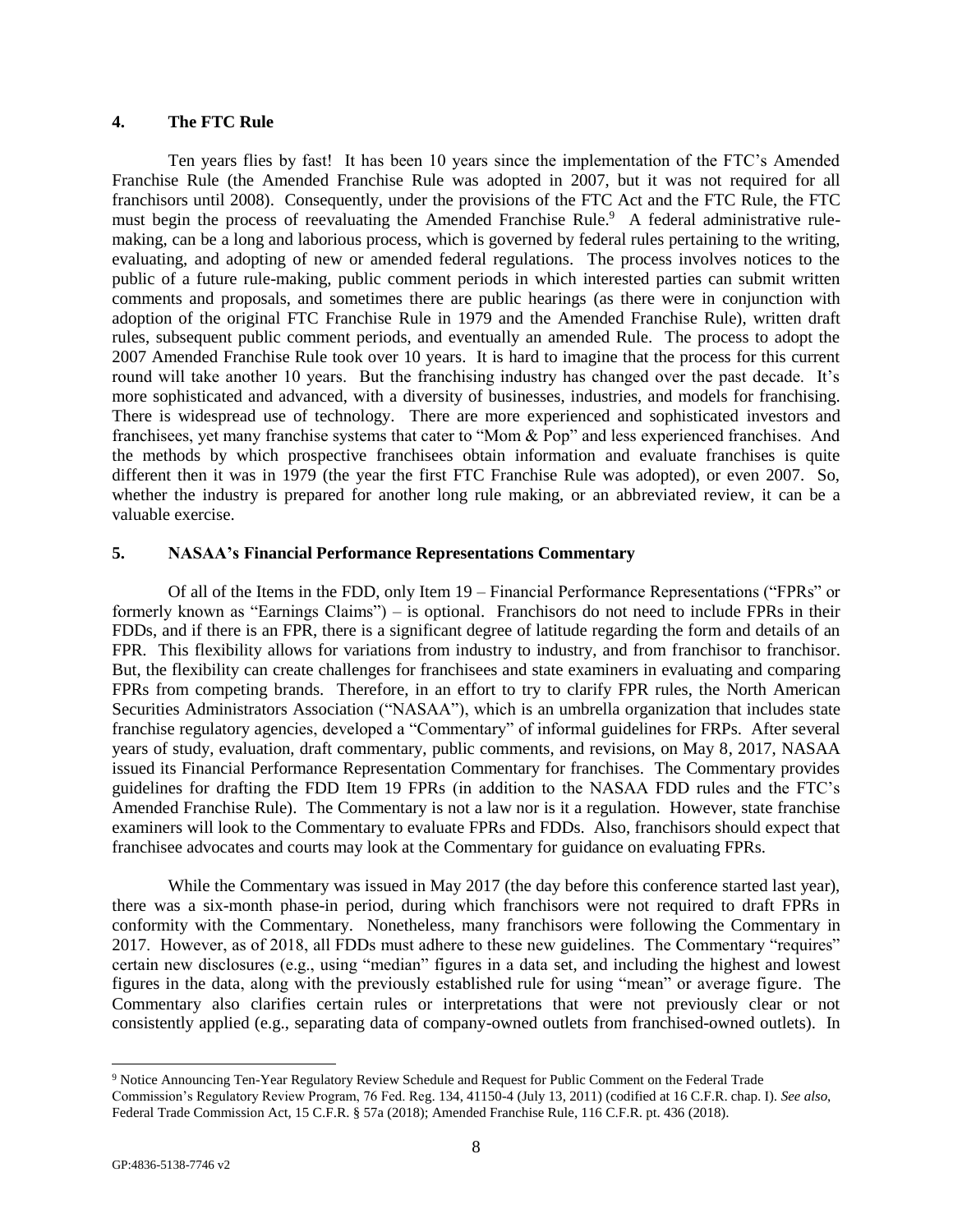2017, some states franchise examiners advised franchisors and their counsel that the state agency would evaluate FPRs in 2017 as if the Commentary was effective, and many franchisors modified their FDD Item 19 disclosures accordingly. However, with the full implementation in 2018, franchisors should expect a rigid and rigorous review of FPRs by state agencies.

#### **6. State Legislative Actions**

It seems as though each year one or more states consider adopting franchise-specific laws. This past year was no exception. Several states – Florida, New Jersey and Pennsylvania – introduced franchise relationship bills into their sessions in early 2018. Florida adjourned in early March without holding a single hearing on the proposed legislation. In Pennsylvania, the proposed legislation was referred to further study. In New Jersey, which is still in session, the proposed legislation is under consideration but it is still early in the process. If history is prologue, the franchise industry should expect additional proposed legislation to be introduced in the next year in these or other states. But, that will likely not occur until the next legislative sessions, beginning in January 2019.

### **7. Minimum Wage Legislation**

Minimum wage laws are not franchise-specific, and generally (with some exceptions) are not intended to have a franchise-specific impact. However, many franchised businesses operate in industries with a significant number of lower wage workers (e.g., food service and hospitality). Therefore, minimum wage legislation will have an impact on many sectors in franchising. Also, many changes in minimum wage laws, at the state and local levels have been spurred by workers advocate groups (e.g., "Fight for \$15" which lobbied for a \$15/hour minimum wage in many states) who identify workers at franchises or chain outlets as deserving of higher wages.

The federal minimum wage (\$7.25/hour) has not changed since 2009. However, there have been considerable efforts and changes at the state and local levels. Currently there are 29 states and the District of Columbia that have minimum wages that are higher that the federal minimum wage. Several states and cities have voted to raise the minimum wage to \$15/hour, and those increases will be phased in over time.

Of significant concern to franchising advocates are laws that actually, or appear to, discriminate against franchise establishments. For example, in Seattle, and more recently in Minneapolis, the phase-in for the higher minimum wage requires a faster phase-in based on the size of the entity, and it lumps all owners of "chain" businesses into one category, regardless of the actual number of employees that a business employs. This ignores the practical and business realities of franchised business ownership. Therefore, the owner of one franchised sandwich shop that is part of a franchised chain will be required to phase-in higher wages at a faster rate than a similarly situated non-franchised sandwich shop owner, even though both own and operate only one business and have the same number of employees. There are other employment and wage-related laws, or pending legislation that may have a discriminating impact on franchising. For example, the City of Philadelphia is in the process of drafting legislation regarding predictive scheduling for employees (which, it is argued hinders a workers ability to obtain full-time work and forces workers to seek multiple jobs) that will apply to only "big box" retail stores and franchise establishments, regardless of employee counts. Again, these types of laws treat franchise owners as part of a larger company or organization, and ignore the realities of single-business ownership. IFA announced that it will continue to monitor, and oppose, the discriminatory aspects of these types of legislation.

\* \* \*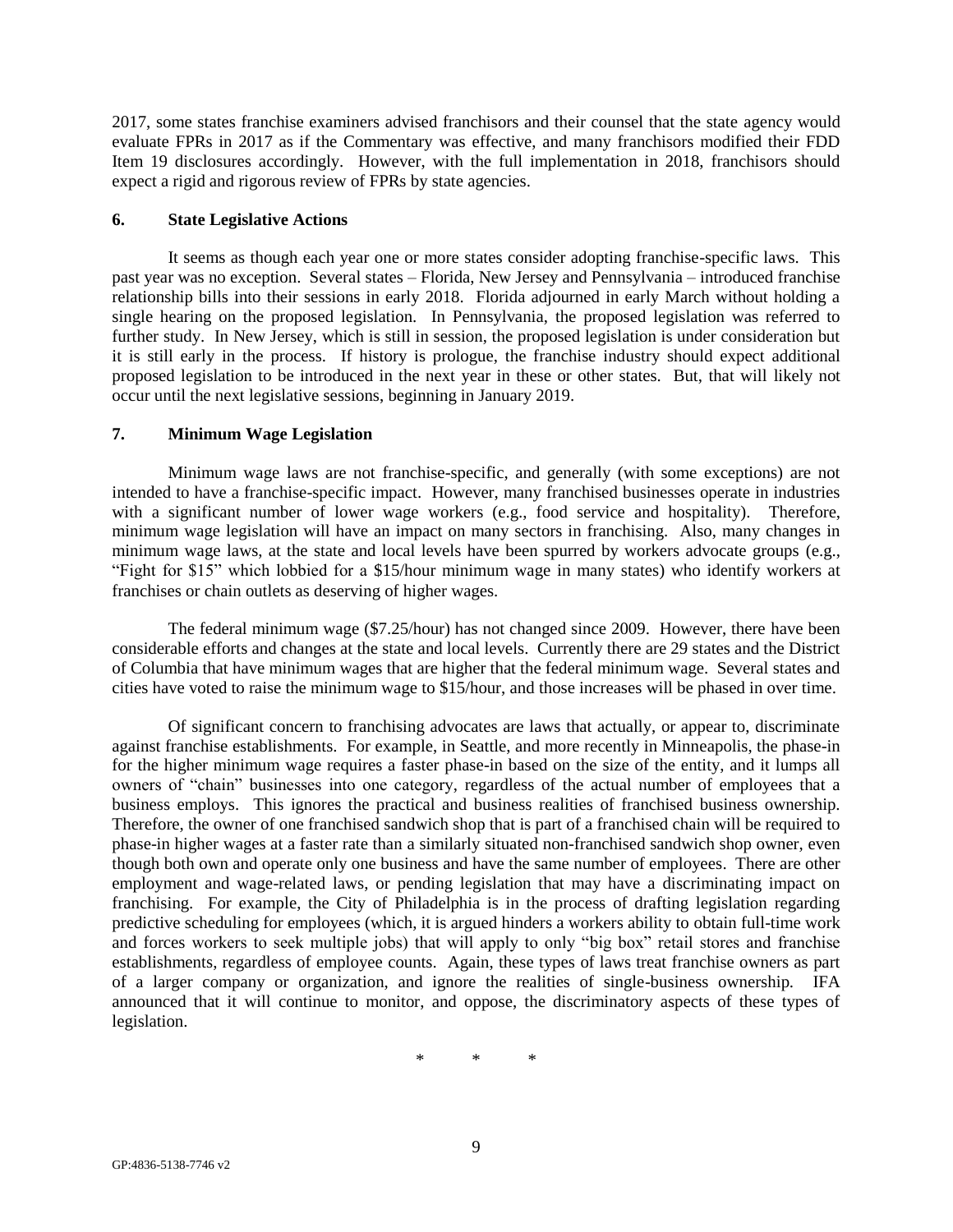In sum, 2017 was not a turbulent year, or year of upheaval for franchising in U.S. But it was neither a year of calm seas. The joint employer issue was a key concern in 2017, and will likely continue to be a critical issue in 2018. Other issues, such as attacks in anti-poaching agreements, will likely cause ripples in the franchising waters in 2018. So while we expect that franchising will continues to grow in the U.S., there will be issues to navigate.